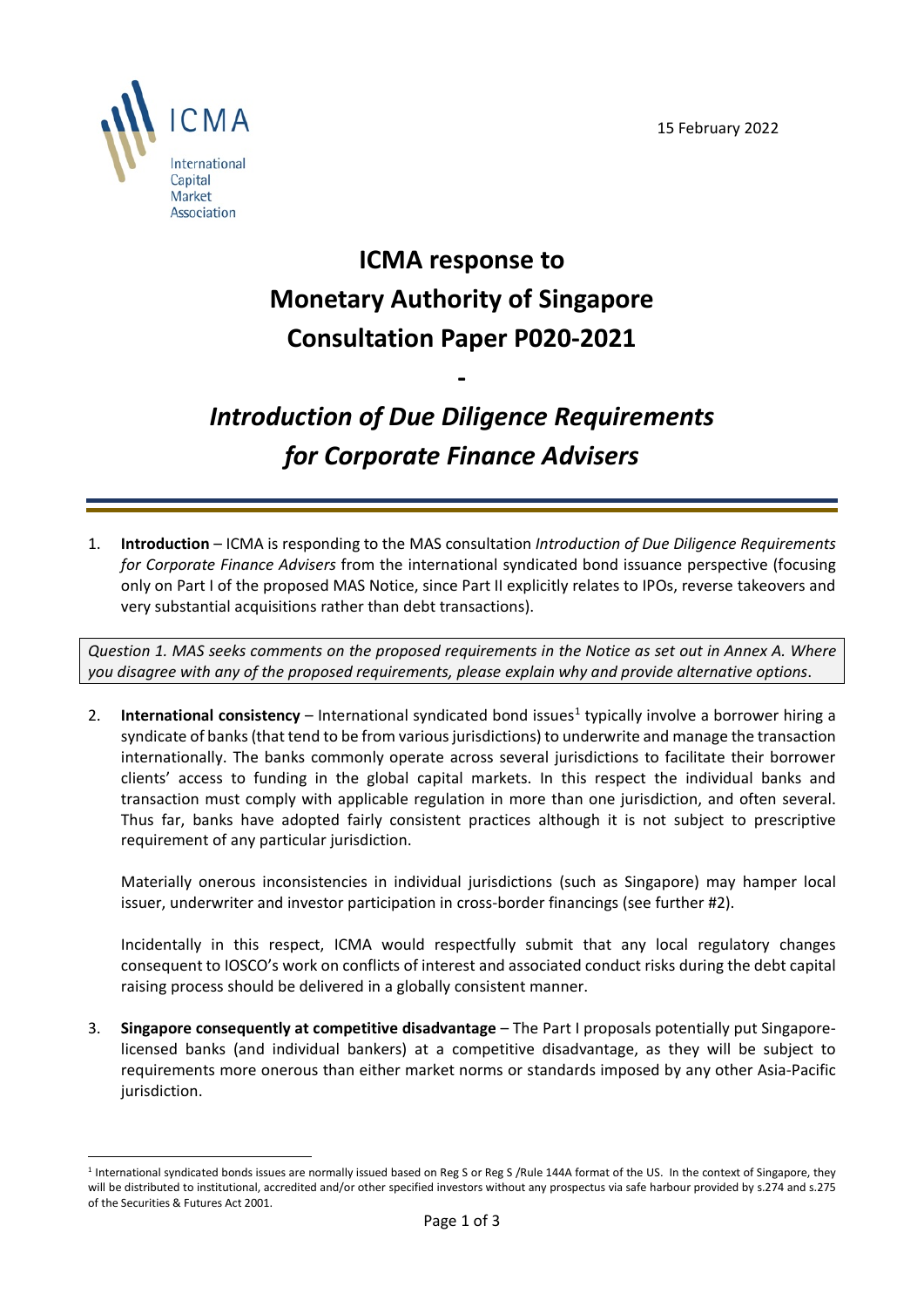These provisions could potentially also have an adverse impact on market access for Singapore investors (and attractiveness of SGX as a foreign debt listing venue). The adverse impact could be especially pronounced in transactions that have a limited Singapore nexus but are still technically subject to the requirements (due to even just one Singapore-licensed banker being involved). For example, there could be transactions run outside of Singapore by affiliated bank entities in Hong Kong or Europe for a Singapore borrower looking to list foreign debt outside of Singapore, but a Singapore-licensed banker remains involved due to having general relationship responsibility for the borrower client.

- 4. **Application to international transactions** ICMA is of the view that the Part I proposals are too granular and prescriptive, and that such level of detail is not consistent with established regulation and best practice for due diligence conducted in cross-border syndicated bond issues.
	- (A) **Due diligence not prescriptive in form –** The Part I proposals are notably too granular and prescriptive regarding:
		- (i) the requirement for "senior management" to have oversight over prescribed matters;
		- (ii) the requirement to have a due diligence plan for each specific transaction and for "senior management" to have oversight over any material departures from such due diligence plan; and
		- (iii) the requirement that corporate finance advisers must conduct the appropriate verification of information and in prescribing in detail record keeping requirements.
	- (B) **Due diligence not prescriptive in substance** Furthermore, due diligence has been a long-standing practice in the context public offerings of both debt and equity securities where parties face civil liability for material misstatements and omissions made in the context of the offering disclosure. The appropriate level of bond underwriter duties in relation to issuer disclosure has been the subject of decades' worth of statute and case-law. Issuers are the ones primarily responsible for making proper disclosure in relation to their bond issues. Underwriters however may well find themselves being pursued whenever an issuer becomes insolvent and are acutely conscious of the dynamics surrounding due diligence defences in such cases.

In this respect, due diligence is impacted by the varying facts and circumstances of each case (including, inter alia, the nature and timing of an offering, respective roles of underwriters, whether the offeror is a new equity issuer seeking an IPO or an existing listed issuer and whether the securities being offered are equity or debt).

(C) **ICMA guidance** – Th[e ICMA Primary Market Handbook](https://www.icmagroup.org/Regulatory-Policy-and-Market-Practice/Primary-Markets/ipma-handbook-home/) has included ICMA Recommendation 3.3 and related item 3.4 since January 2000 that provide guidance to market participants on the nature and extent of due diligence for bond offerings. These are set out below.

<< *Due diligence R3.3* 

*The appropriate level of due diligence to be performed in the context of each issue should be considered carefully.*

*3.4 It is impossible to prescribe whether or what due diligence procedures would be appropriate in the circumstances of each issue, and procedures will vary greatly from issue to issue (depending, for example, on the type of securities being issued, the rights attached to those securities and the nature of the issuer and its business).* >>

5. **Differences between debt and equity** – Investor focus is more on an issuer's profitability and growth prospects for an equity offering, while for debt offerings investors look to the specific bond terms and the issuer's solvency and creditworthiness. Moreover, bonds are normally distributed in Reg S or Reg S / 144A format, including (in the context of Singapore) to institutional, accredited and/or other specified investors based in Singapore via s.274 and s.275 of the Securities and Futures Act 2001. In addition, bond offerings are often conducted under shorter timelines than equity offerings, particularly where the